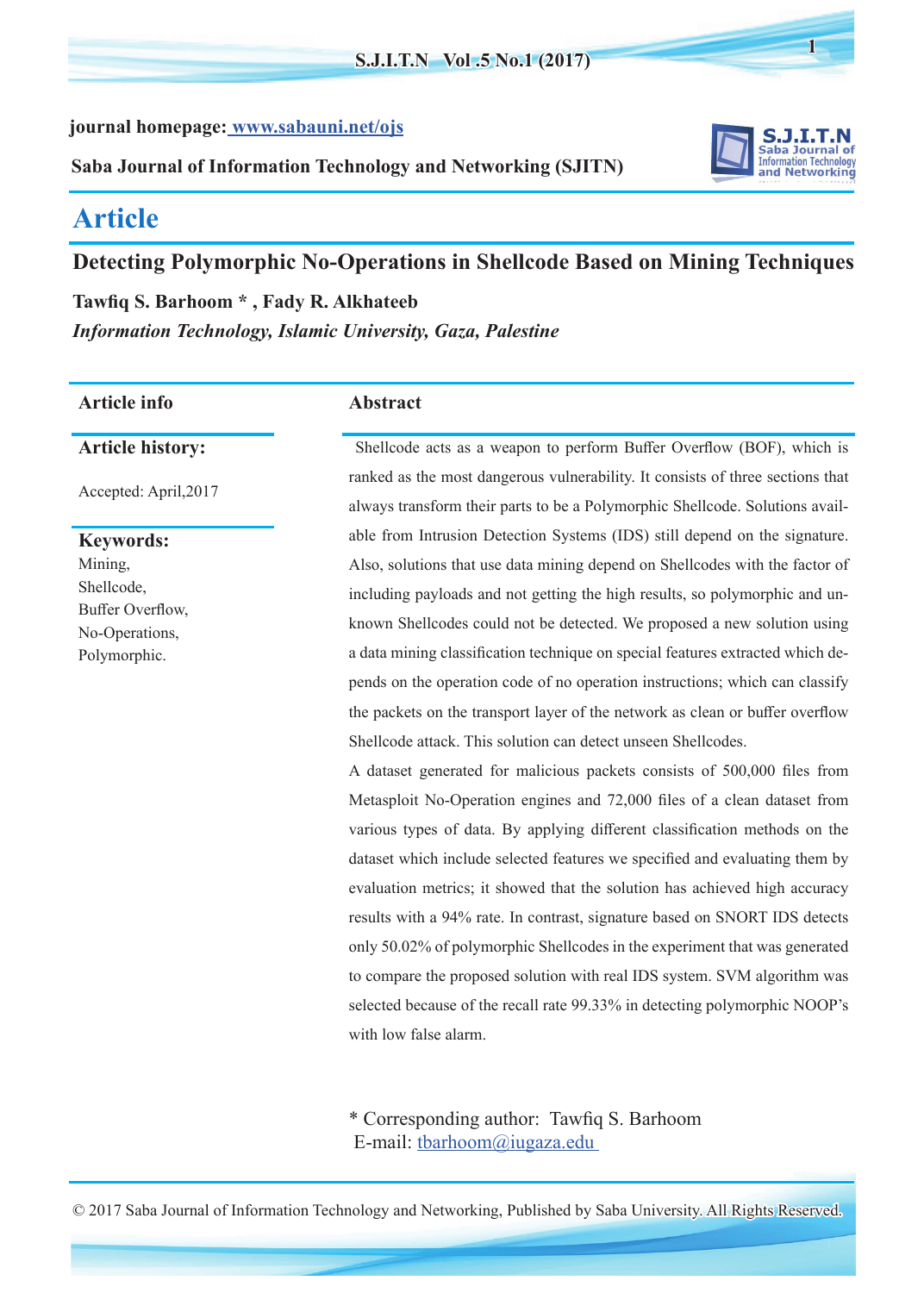## **1.Introduction**

Information Technology infrastructure suffering from various vulnerabilities threats especially zero-day (0day) vulnerabilities which is the main reason in destroying systems, leaks information, and causes financial destruction. Buffer overflow is the most famous type of vulnerability which can hijack systems, execute remote applications, and spreading worms. Figure 1 shows that buffer overflow appears in a high severity and dangerous vulnerability that is used in cyber-attacks [\[1\]](#page-6-0) [\[2\]](#page-6-1). This type of attacks forced security companies and security researchers to find optimal solutions that can protect complete solution that can protect and avoid systems from being hacked by buffer overflow.



*Figure 1 Top Vulnerability types with a high severity [\[2\]](#page-6-1)*

Buffer overflow is caused by bad programming practices used from programmers through working with memories without any boundary check, so while writing data to a buffer, it overruns the buffer's boundary and overwrites adjacent memory locations [\[3\].](#page-6-2)

According to this issue, researchers started putting solutions by advising, using alternative programming languages that have built-in protection against accessing or overwriting data in any part of a memory. As C and  $C++$  provide ability to work with the memory without checking the boundaries of buffers in writing, beside that, advise to stop using standard library functions and uses safe libraries that check boundaries [\[4\]](#page-6-3), Microsoft provided application programming interface (API) routine to use Point Guard, implemented executable space protection in the core of operating systems, created data execution prevention (DEP), invented address space layout randomization (ASLR), Return Oriented Programming (ROP) prevent

etc…. Inspite of these efforts, hackers always find ways, holes, and new techniques to skip these prevention techniques. To date, network intrusion detection systems detect and prevent such attacks by identifying worms and Shellcodes through using a fixed byte sequence of signature which is stored in updatable database of previously known worm's payload [\[5\]](#page-6-4). Concluding that there is no one solution for this threat, instead, we need dozens of solutions through which every solution solves one face from buffer overflow faces, so researchers use static analysis by analyzing the source code and dynamic analysis that analyses the applications on runtime. A point of view that handles this problem from another perspective by not working on the system itself but working on the network level and identify the packets transferred in the network that cause buffer overflow attacks. In this area there are lots of researches that detect and prevent the payloads on the network; but as usual there are techniques used by hackers to evade these approaches. Nowadays, there lots of engines that produce encrypted Shellcodes like those in Metasploit Framework [\[6\]](#page-6-5), ecl-poly [\[7\],](#page-6-6) AdMutate [\[8\]](#page-6-7), or CLET [\[9\]](#page-6-8). By digging down into the structure of a Shellcode, there are main sections that must be in the Shellcode to make the overflow successful, which consist of NOP sled, payload, and return sled. Our work takes NOP sled section to identify the Shellcode while being transferred in the network, NOP section can consist of a huge probability of useless instructions which are generated and obfuscated by Shellcode engines.

In this Paper, Bernoulli Naïve Bayes, Decision Tree, and SVM data mining algorithms are used to be trained on special selected features that areextracted from very large amounts of polymorphic NOPs in Shellcodes. This allows the classifier to know the patterns which identify this section of a Shellcode. Therefore, the proposed solution can alarm that the system under buffer overflow is being attacked.

The rest of this paper is organized as follows: section two; related work, section three; methodology, section four; experimentation, section five; the results of experimentation and section six concludes the paper.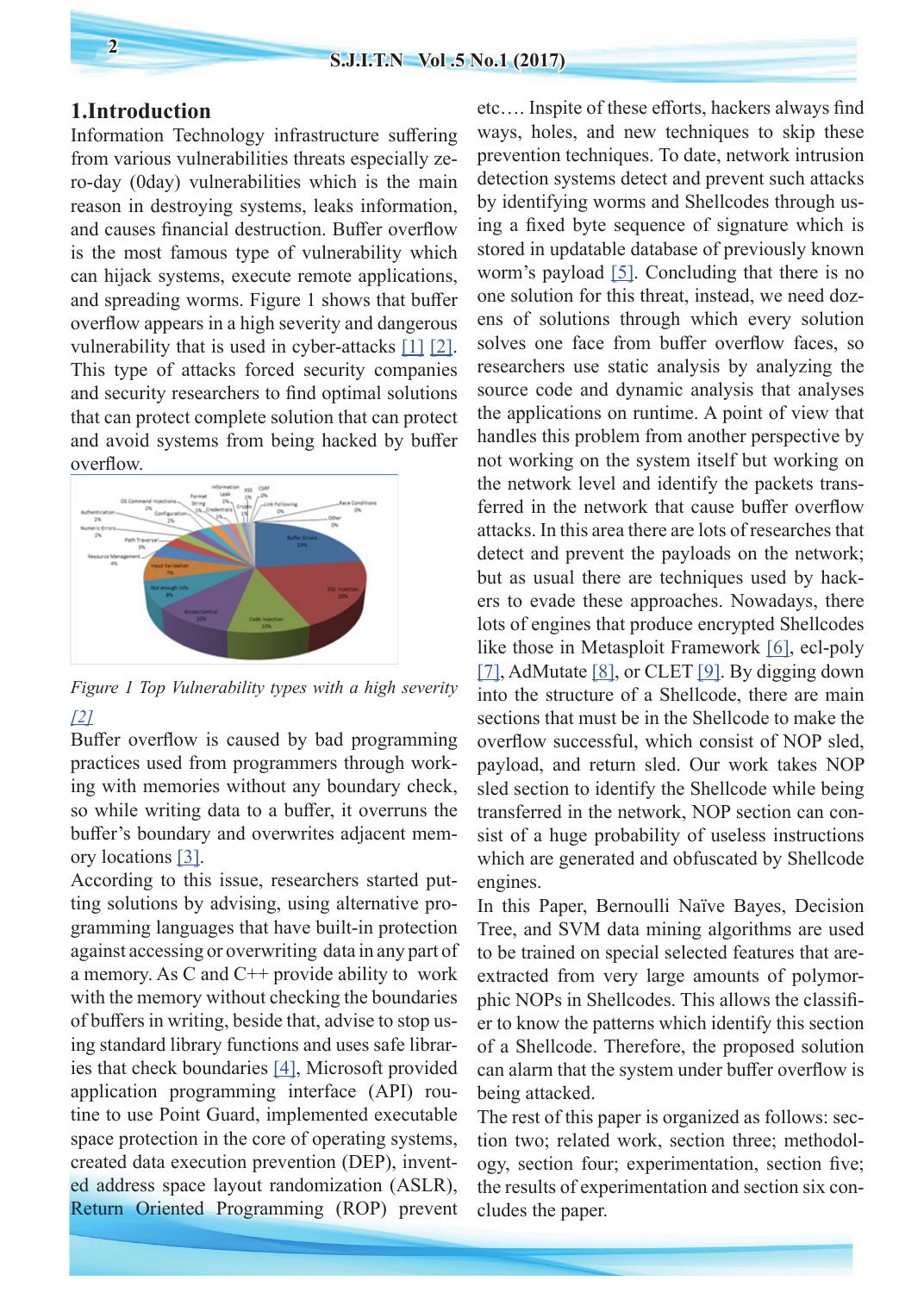## **2.Related Work**

Overflow detection and prevention problems have been studied since the mid-nineties. However, many recent researches have been published to solve this hot problem.

#### *2.1.Static Analysis:*

Zhao, Z. et al. proposed a technique for modeling Shellcode detection and attribution through the instruction of sequence abstraction, which extracts coarse-grained features from an instruction sequence. This technique uses Markov model for Shellcode detection and supports vector machines for encoded Shellcode attribution [\[10\]](#page-6-9). The solution is based on static analysis and supervises machine learning techniques, to extract coarse-grained features used instead of byte patterns. The evaluation shows that this solution can detect all types of un-encoded Shellcodes from their dataset and can attribute encoded Shellcodes to their origin engine with high accuracy. Despite the efforts that got our attention, they used a small sample for training and all of these samples were from only one engine that also uses all Shellcode sections in the training because the model works on known payloads and returns ranges. But it is bypassed by adding low NOOP's altogether with unknown payloads in the Shellcode, so it can spoof it and pass.

Gamayunov, D. et al. proposed Racewalk algorithm which is a significant modification of the Stride algorithm that had linear computational complexity  $[11] [12]$  $[11] [12]$  $[11] [12]$ . It claims novelty of NOOPsled detection using IA-32 instruction frequency analysis and SVM-based classification.

This approach reduces the false positive, and the speed of operation is 1Gbps. The main idea in this algorithm is the NOOP-zone which consists of generally useless instructions that allow the return address zone to be in the correct stack segment; because this varies from system to system, so it detects the sled candidates and sends them to SVM-based instruction frequency analyzer. Using only Four Shellcode engine generators, this algorithm was applied.

Still, there are many defects like detecting NOOPs of IA-64 and not being able to detect the Shellcode construction methods that do not rely on NOOP-sleds or using self-modified sleds that are not supported and bypassed by spoofing classifiers in the same instruction set but with unusual operands.

#### *2.2.Dynamic Analysis:*

Fen, Y. presented a method that uses randomization based on data protection through protection of pointers and arrays, because of buffer overflow nature which depends on exceed writing on the limited area and to populate the return address, they use randomization on the arrays and pointers in program space to protect buffers, point data, and return address. This randomization is applied on the source by using XOR encryption for all the arrays and buffers. So, when the overflow happens, the target will be an encryption value which couldn't be point to, then the attack would fail. This approach is applied on the coding time to protect your self-application from being used in any type of buffer overflow attacks on the systems; but the major problem still exists; the applications from the shelf or on the operating system itself [\[13\]](#page-6-12).

Khodaverdi, J. et al. proposed robust run time heuristic for detecting those Shellcodes which are hard-coded addresses; taking into consideration the fact that there are still too many users using older versions of windows that are not protected by Address Space Layout Randomization (ASLR) -enabled Windows. They used a custom emulator which supports the execution of IA-32 instructions, and they repeated the execution multiple times starting from each location of the input stream, to find all possible executable sequences of instructions in the input stream and detect any hard corded addresses that point to the stack pointer. Their evaluation results showed low false positive on 10 million random binaries [\[14\]](#page-6-13).

They assumed using this emulator in a host level to detect the attacks, and for better performance. However, this approach could not detect return oriented programming (ROP).

#### *2.3.Quantitative Analysis:*

Song, Y. et al. presented a quantitative analysis of the strength and limitations of Shellcode polymorphism and described the impact of these techniques in context of learning-based IDS systems. They focused on two methods: Shellcode encryp-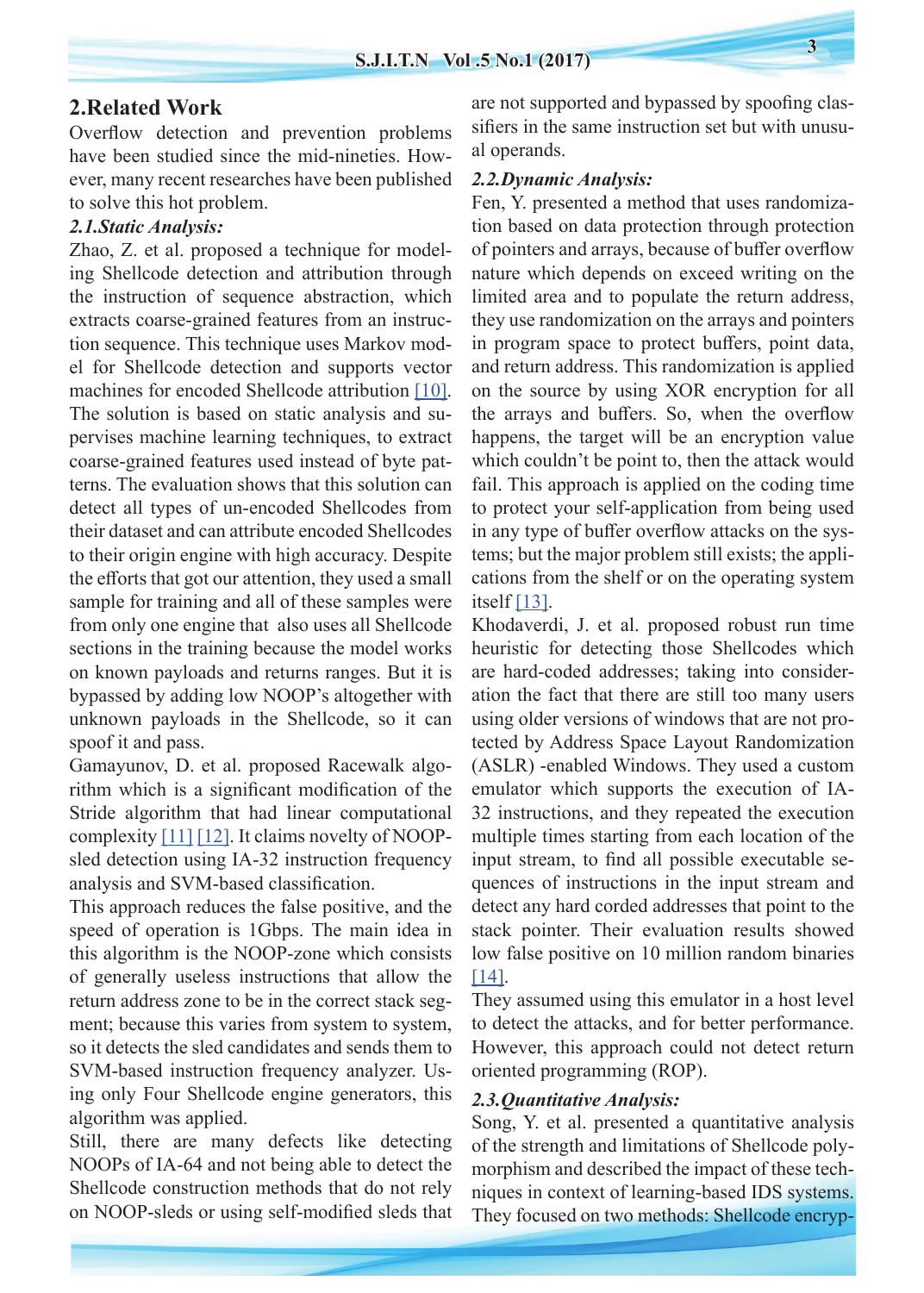tion-based and targeted blending attacks; because these two types are used in wild attacks and are successive in evade IDS sensors [\[15\]](#page-6-14). Their paper demonstrates metrics to measure the effectiveness of modern polymorphic engines and provide insights into their designs. The paper dived in the construction of many Shellcode types to understand the overall issue, and after that analyzed the polymorphic engines –six of them- and by generating 10000 unique samples they plotted visualization images for each engine outputs to extract the pattern they used in creating the op codes. Also, they combined two engines that use polymorphism and blended them into one engine that they called A Hybrid Engine. They simply used CLET to cipher the Shellcode, then hid CLET's decoder with ADMmutate and used ADMmutate's advanced NOP sled generator and showed how the attackers can blend between many engines to generate new patterns. After that present newed a design to detect the modern obfuscation techniques. This paper allows us to go throw the inside of designing the polymorphic Shellcode engines.

# *2.4.Hybrid Analysis:*

Yuan, J. et al. proposed a method that uses static analysis (source code analysis) with the dynamic test (test a program while it is running), so this approach strikes a proper balance between static and dynamic analysis to identify buffer overflow vulnerabilities in a binary code (IA-32) without a source code [\[16\]](#page-6-15).

They used two steps in their approach, first found some potential weakness locations then tested every potential weakness locations to reduce the false positive. After disassembly programs they went through many steps including identifying function call relations, analysing stack space, analyzing parameters, the use of local buffer, and finally determining the overflow function by using BugScam that can detect functions utilized in the binary file like Strcpy and so on.

And on the dynamic use Ollydbg to populate these functions that were identified before in static to see if it would check bounders or their overflow. Testing results shows low false alarm. We see that this approach can handle the stack overflow, and heap overflow can be a successful

and needs us to put all the binaries of the organizations to this analysis to allow it to know if there is the ability to buffer overflow and this is not easily achieved!

The proposed solution is different than those solutions by depending on special feature extraction to make the classifier algorithm know the pattern of the polymorphic NOP generated.

# **3.Methodology**



### *Figure 2 The Proposed Solution*

The proposed solution depends on data mining classification techniques. It identifies malicious packets transferred in the network by using the first part from the three parts of Shellcode, which is known as NOP sled and specifically the polymorphic NOPs. This type of NOPs is applied as an advance fully undetectable attack.

Figure 2 shows the steps of the solution that are followed to achieve the target. Firstly, defining the polymorphic engines. Metasploit Shellcode engines (SINGLE-BYTE and OPTY2) are chosen and which have architecture IA-32. Then implementing a script that applies automatic generation on the engines with all possible parameters. This step produces significant amount of polymorphic Shellcodes that are generated and

**4**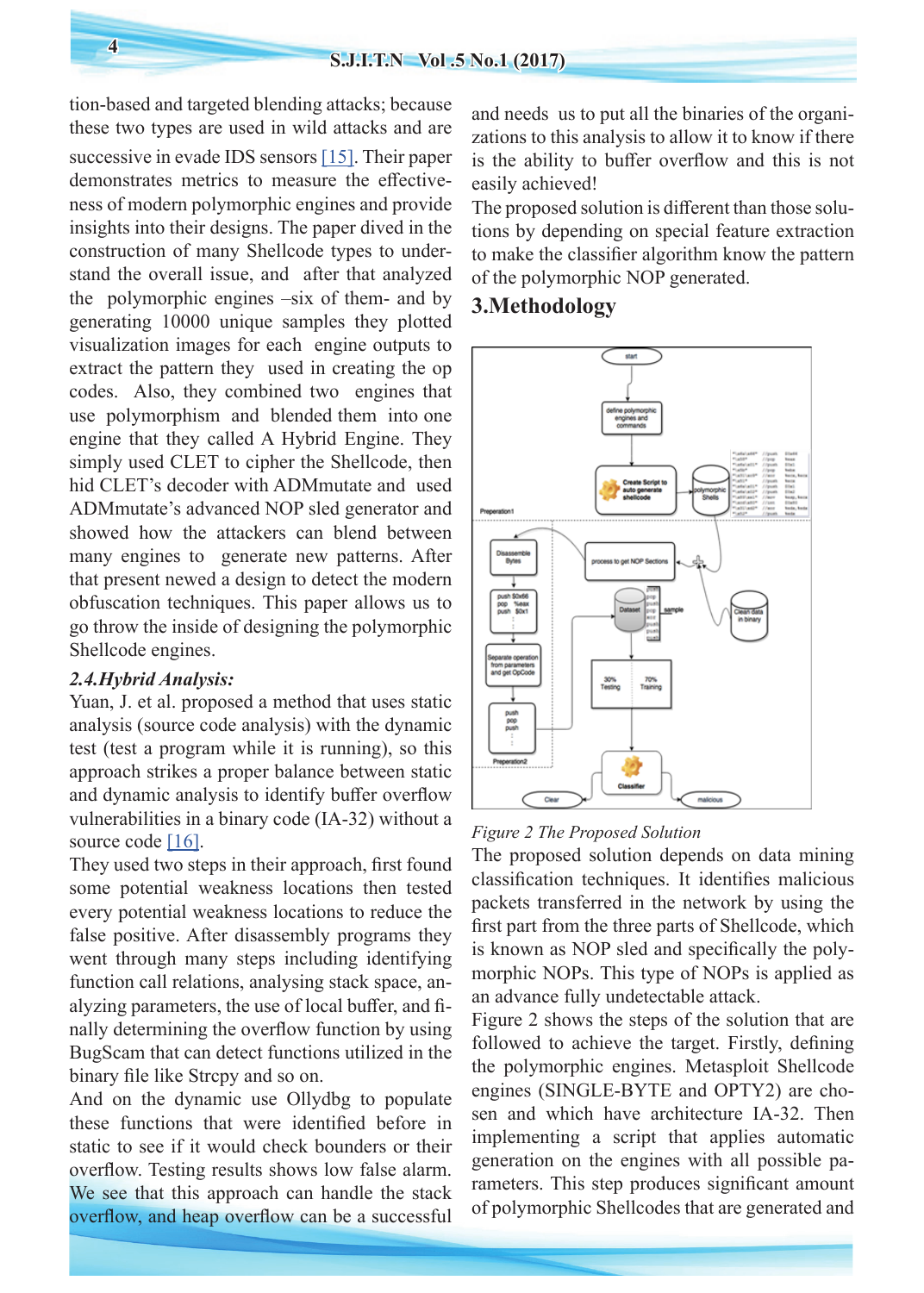labeled as malicious.

These Shellcode are CPU instructions in hexadecimal format, which do nothing other than forwarding the execution of payloads to the next instructions. In the same time, we collect massive files with different types of data to be the clean data and convert them to HEX.

After that moving to the next preparation by using Capstone Engine to disassemble all the hexadecimals of the two labels. This disassembly will convert the HEX to sequence of CPU instructions (assembly).

The last step here in building the dataset is to extract the features that aree used in the classification algorithms.

So, just extracting the operation code of all assembly instructions for the two labels. This leads to having a dataset that looks like Figure 3. Each line represent a file with its label.

| ({and, lea, dec, inc, sub, sale, mov, sbb, jecxz, add, test, adc, jg, das, xchg, xor, cwde, or, cmp}, 'clean') |
|----------------------------------------------------------------------------------------------------------------|
|                                                                                                                |
|                                                                                                                |
|                                                                                                                |

#### *Figure 3 Four Samples of Dataset*

By going forward, all these features are ordered without repetition as shown in Figure 4. This sequence is the header of the classification input matrix, listing the instructions like this without respect to the order and the length of the input; because real environments systems couldn't determine the length of Shellcode or from where

it's starting.

| and,adc,add,and,clc,cmp,cwde,das,dec,inc,jae,jbe,jecxz,jg,jge,jl,jno,jnp,jns,jo,jp,js,lahf,lea,loop,mov,mul,or,rcl |  |
|--------------------------------------------------------------------------------------------------------------------|--|
| sale,sbb,ste,sub,test,xchg,xor                                                                                     |  |

#### *Figure 4 Feature names header*

Then dataset refined to be suitable to the classification method by converting its records to Bool-

ean matrix which is produced from Formula 1.

|        | $M_{n,j} = \begin{cases} 1, \\ 0, \end{cases}$         | n is available in j record<br>n is not available in j record |  |  |  |
|--------|--------------------------------------------------------|--------------------------------------------------------------|--|--|--|
| Where, |                                                        |                                                              |  |  |  |
|        | n is the index of feature in the features name header. |                                                              |  |  |  |
|        | $j$ is the index of feature records.                   |                                                              |  |  |  |

Formula 1 Record to Boolean Value Conversion Representing dataset example to the Boolean by using Formula 1. Producing Boolean matrix as shown in Figure 5.

The matrix in Figure 5 consist of rows that are equal to the dataset files count that appear in Figure 3 and the columns is the number of the features in Figure 4. So by checking the availability of each feature in the record, we can identify the

matrix element is 0 or 1. 

## *Figure 5 Matrix of Boolean Weighing of Four Exam-*

# *ple Records*

The last step in the solution is to pass this matrix to the classification algorithm. Classification methods are used such as SVM, Decision Tree, and Bernoulli NB to find which of them is the most method that suites the target of efficient malicious packets detection.

Representing how Decision Tree model will be applied on the four records of Boolean matrix shown in Figure 6.

This figure shows that the algorithm took a second feature as a root because if the record that has (adc) instruction, it will be clean and malicious if not available.





The 4 records model is a small example that can be larger according to how large the dataset is. In Figure 7 the representation of a Decision Tree is applied on twenty-eight samples' matrix as another example.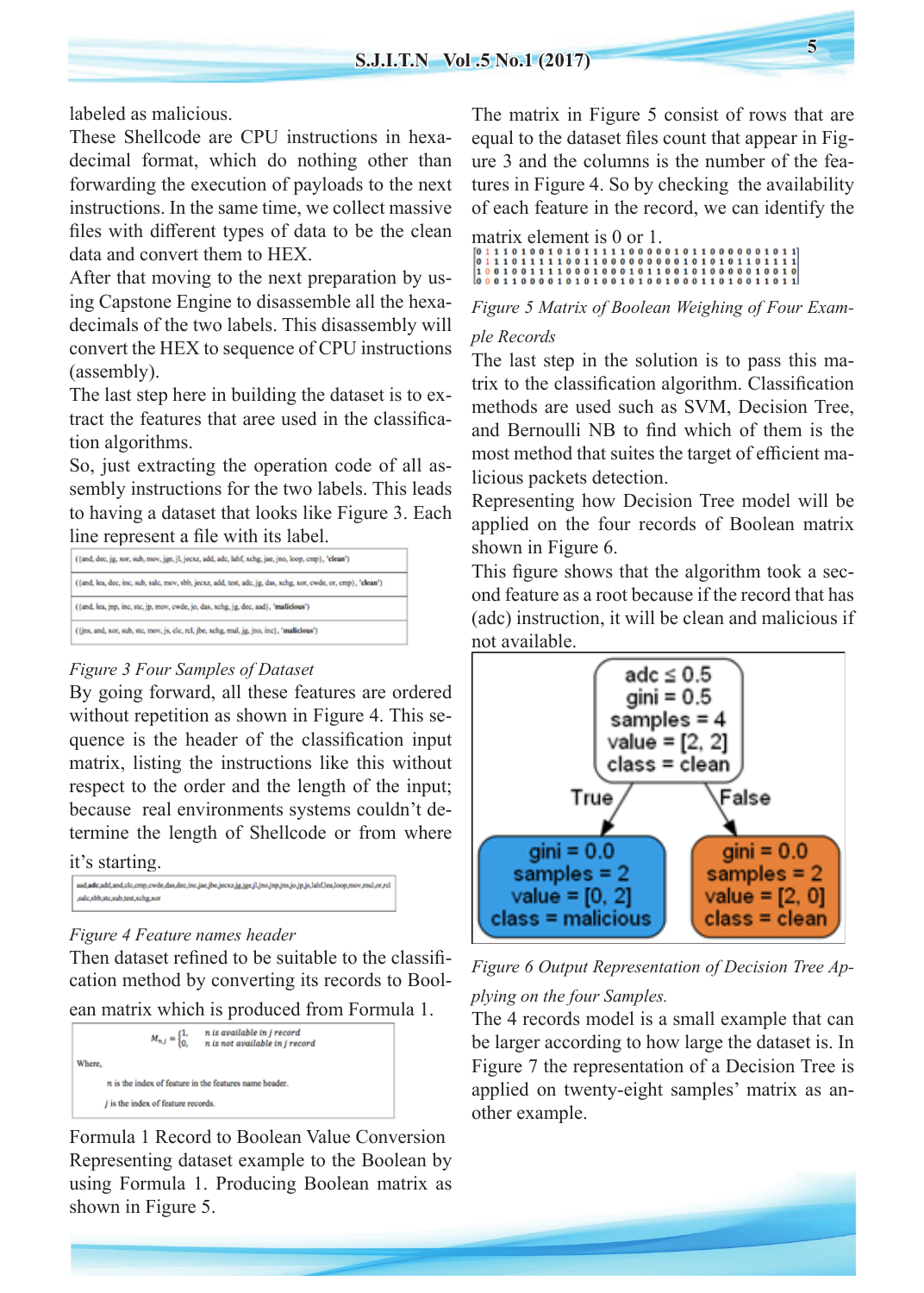

*Figure 7 Decision Tree Model for Twenty eight Samples*

# **4.Experimentation**

# *4.1.Corpus:*

The corpus contains 500,000 malicious files and 72,000 clean files. Malicious corpus is generated from Metasploit polymorphic NOP's engine for 1 byte and multi bytes (OPTY2) with a max of 5000 bytes. Also collected clean files from various types.

# *4.2.Setup Tools:*

Installed python 2.7 on 2.5 GHZ core I7 machine with 10Gb RAM. Using script tools available in python, we installed NLTK by this command (pip install nltk). After that installed scikit-learn tool by applying the command (pip install -U scikitlearn).

# *4.3.Preprocessing*:

We collected malicious files as well as clean files which have the hexadecimal representation converted to assembly lines using Capstone Engine  $[17]$ , then got the operation code of each line as it's the selected feature that we need to apply the experiments on it.

 Malicious dataset has large number of files compared to the clean data so dataset shuffled and chose 70,000 records randomly.

Processing:

Script implemented to use the algorithms API of SKLEARN Library to process this dataset with respect to training the algorithm and testing it and calculating the accuracy, precision, and recall to evaluate each algorithm performance and determine its effectiveness. Precision is the percentage of predicted documents class that is correctly classified. Recall is the percentage of the total documents for the given class that are correctly classified. Also, computed the F-measure a combined metric that takes both precision and recall into consideration [\[18\]](#page-6-17).

# **5.Experimentation Results**

This section presents the results of three experiments using the three different algorithms which are: SVM, BNB, and DT. Algorithms training applied on 70% of the two labeled and used the rest (30%) of the dataset to measure the performance and efficiency of each algorithm.

Table 1 illustrates the performance measurement results of each algorithm according to the precision (TP/TP+FP), recall (TP/TP+FN), and F-measure  $(2*)$  precision\* recall / precision + recall) metrics. From this, results found that SVM has the highest rate 99.3% of correctly malicious prediction from all of real malicious and this computed from recall. Beside that, they found that SVM had 9.5% of false alarm.

The Accuracy (TP+TN/TP+TN+FN+FN) metrics are computed and listed in Table 2. It shows clearly that SVM has the highest accuracy with 94.91%.

*Table 1 Precision, Recall, and F-measure of algorithms.*

|            | <b>Precision</b> |        | <b>Recall</b> |        | <b>F-measure</b> |        |
|------------|------------------|--------|---------------|--------|------------------|--------|
|            | Pos              | Neg    | Pos           | Neg.   | Pos              | Neg    |
| <b>BNB</b> | 90.9%            | 96.78% | 97%           | 90.33% | 93.87%           | 93.44% |
| <b>SVM</b> | 91.27%           | 99.26% | 99.3%         | 90.5%  | 95.13%           | 94.68% |
| <b>DT</b>  | 91.93%           | 94.82% | 95%           | 91.66% | 93.44%           | 93.22% |

*Table 2 Accuracy and Execution Time*

|            | accuracy | <b>Execution Time</b> |                |  |
|------------|----------|-----------------------|----------------|--|
|            |          | <b>Training</b>       | <b>Testing</b> |  |
| <b>BNB</b> | 93.66%   | 2.7039 sec            | 1.671 sec      |  |
| <b>SVM</b> | 94.91%   | 3.968 sec             | 1.734 sec      |  |
| DT         | 93.33%   | 3.233 sec             | 1.405 sec      |  |

# **6.Conclusion**

We demonstrated how dangerous the buffer overflow is, and how hackers can be employing the weapons of polymorphic Shellcodes to hack the systems and bypass security that can catch Shellcodes.

Data mining classification is used in this solution.